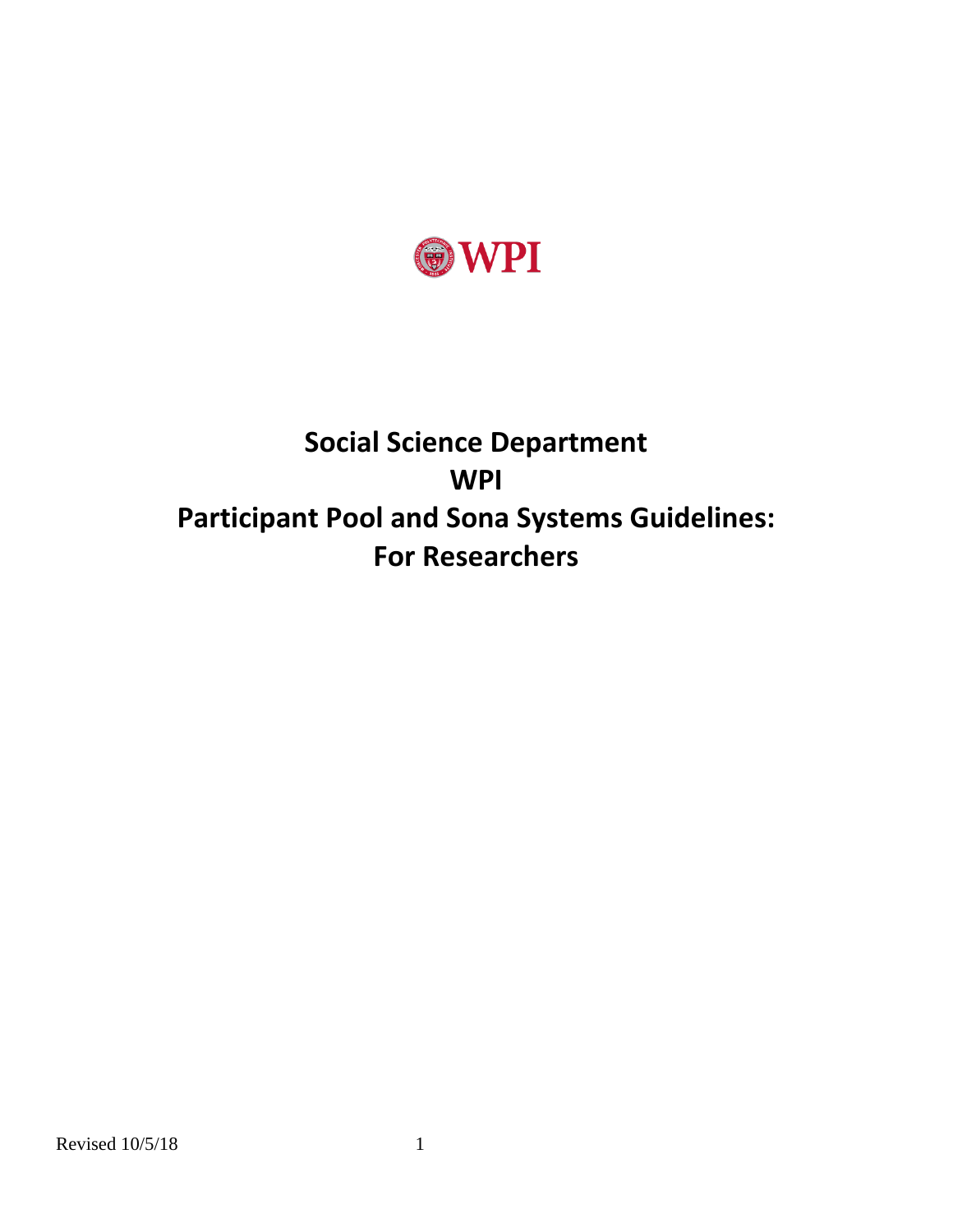## <span id="page-1-2"></span>**Contents:**

- **1. [Introduction](#page-1-0)**
- **2. [Access to the pool](#page-1-1)**
	- **a. [Adding a Research Assistant](#page-2-0)**
- **3. [Ethical Guidelines, Educational Mission, and Debriefing](#page-2-1)**
- **4. [Pre-selection](#page-3-0)**
- **5. [Paying subjects](#page-4-0)**
- **6. [Posting Studies](#page-4-1)**
	- **a. [Study Information Pages](#page-4-2)**
	- **b. [Visible /Active Studies](#page-4-3)**
	- **c. [Scheduling and study length](#page-4-4)**
- **7. [Emailing Participants](#page-5-0)**
- **8. [Credit Granting/No Shows](#page-5-1)**
- **9. [Cancellations](#page-5-2)**
- **10. [Demographic Data](#page-6-0)**
- **11. [Problematic Participants](#page-6-1)**
- **12. [Safety and Security](#page-6-2)**
- **13. [Contact Information](#page-6-3)**
- **14. Appendix A: Debriefing Guidelines**
- **15. Appendix B: Participant Pool Application**

# <span id="page-1-0"></span>**1. Introduction**

The following concerns use of the Participant Pool in the Department of Social Science & Policy Studies with an overview of the pool and instructions for submitting studies to the Participant Pool chair.

The purpose of the participant pool is: 1) to enhance the education of students in courses discussing social science methodology and human subjects research by providing them with hands-on experience as a participant in human subjects research, and 2) to enable researchers using human subjects to collect data more efficiently. Social Science is unique among the sciences in its ability to engage students in active, cutting-edge research. Physics, Chemistry, and Biology types of classes do have laboratory components to their work, but it is rare that students in those courses experience novel research as it happens. Our participant pool provides an opportunity to show Social Science methodology in action, instill excitement about the discipline, provide an occasion to imagine life as a Social science major or professional, and teach something about current research and the practice of social science. As such, all studies submitted through the participant pool should clearly define how it is related to social science to ensure the studies meet the educational goals for the participants.

Sona Systems software is used to manage these participant pools. This is a web based system that can be accessed from most computers with internet access. [\(Back to top\)](#page-1-2)

<span id="page-1-1"></span>**2. Access to the pool**

If you are a faculty member, graduate student, postdoctoral fellow, visiting researcher, visiting scholar, MQP student, or IQP student, you are eligible to put in a request to post studies in the Participant Pool.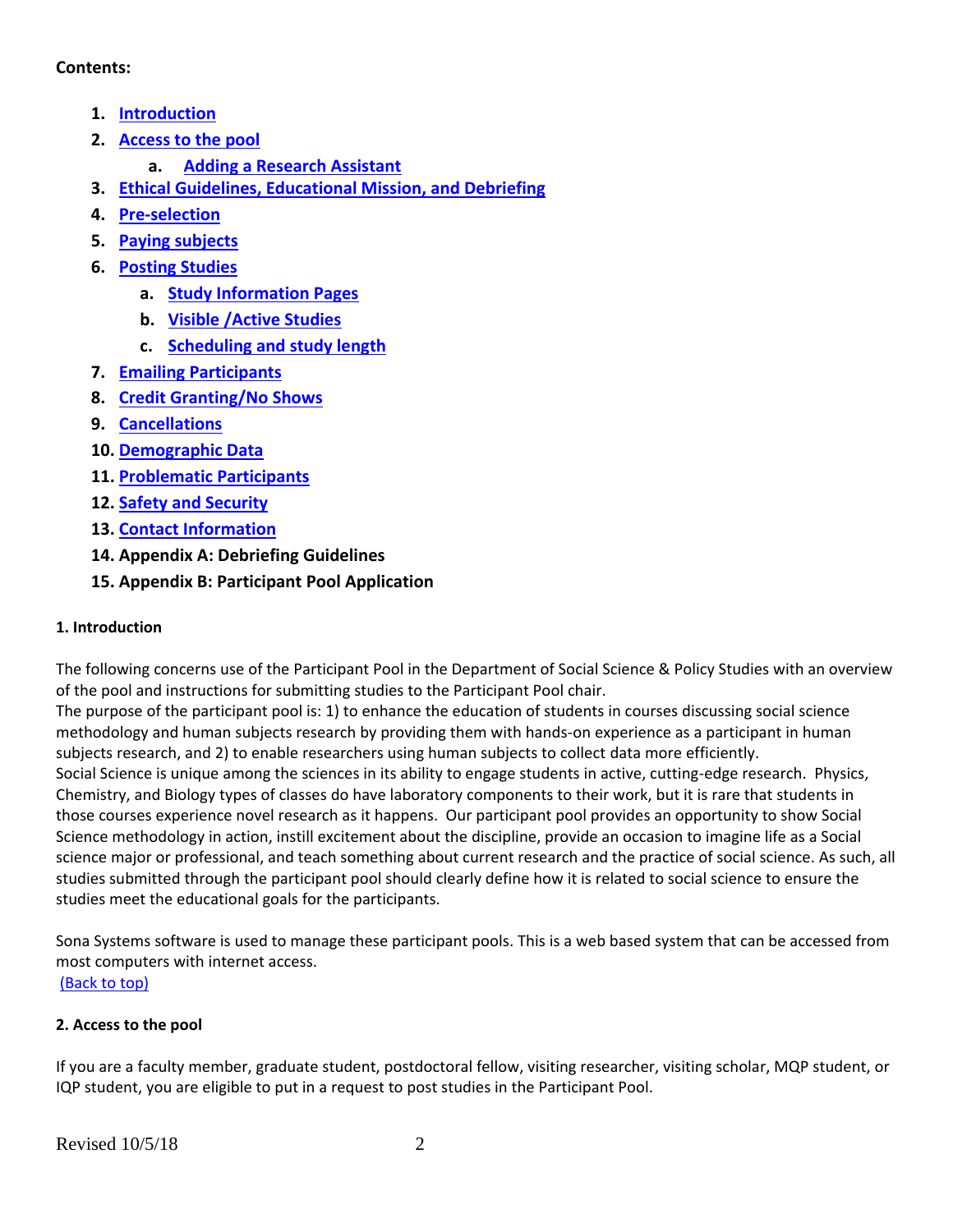Application documents to use the Participant Pool are *due to the Participant Pool Chair.* The application is available on line from the Participant Pool Chair. Please request and submit documents via email to [skorinko@wpi.edu.](mailto:hscoordinator@lists.stanford.edu)

To be eligible to use the Participant Pool, the researchers must submit:

- A current application form
- A Protecting Human Subjects certificate for each researcher or RA
- a current IRB approval letter for each study
- a current IRB approved Consent Form for each study, if required by IRB
- a debriefing form/script for each proposed study for all studies, regardless of IRB
- If you are an undergraduate student, you must provide the name of your Faculty Advisor(s). Prior to creating an account, the Faculty Advisor will be emailed to confirm they are aware of and approve of the proposed study.

### Note on Protecting Human Subjects Training:

All researchers and research assistants who have access to the pool *must complete the Protecting Human Subjects Training course supported through WPI's IRB*. The Human Subjects Training course can be accessed at: https://about.citiprogram.org/en/homepage/

This certificate of completion must be submitted to [skorinko@wpi.edu](mailto:amfoster@stanford.edu) before any Sona account can be approved, especially for any Research Assistants on a project.

Note on Using Sona Systems/Information relevant for application:

All studies posted in Sona *must* include the name and contact information of the Primary Investigator. For all students, this person will be your faculty advisor. Post-docs and Graduate Students may apply for Primary Investigator Status. Research assistants (e.g., undergraduate students assisting the Primary investigator) may request accounts to log in to Sona Systems but may not post their own studies (see below for information on how to add research assistants).

#### **a. Adding a Research Assistant (RA)**

<span id="page-2-0"></span>When you submit your application you should include the names and email addresses of your RAs. If you do not know who your RAs will be for the term you may request a Sona account for them later. To add a research assistant after you have submitted your application send an email to skorinko@wpi.edu that includes:

- 1) your name
- 2) the name of your RA
- 3) your RA's email address that they want to make public (preferably a WPI email address)
- 4) a list of the studies they will be working on
- 5) and their Protecting Human Subjects Training course certificate.

# [\(Back to top\)](#page-1-2)

# <span id="page-2-1"></span>**3. Ethical Guidelines, Educational Mission, and Debriefing**

Ethical Guidelines:

All research (non-pilot studies) listed in the Participant Pool must be approved by the IRB. In general, ethically unacceptable studies and questionnaires are those that put the subjects under stress. We must remember that participants in the Participant Pool are mainly comprised of students who are strongly encouraged to be research participants as part of their enrollment in a Social Science oriented course. Therefore, it is essential that only approved studies are used and that debriefings fit our educational mission.

Revised  $10/5/18$  3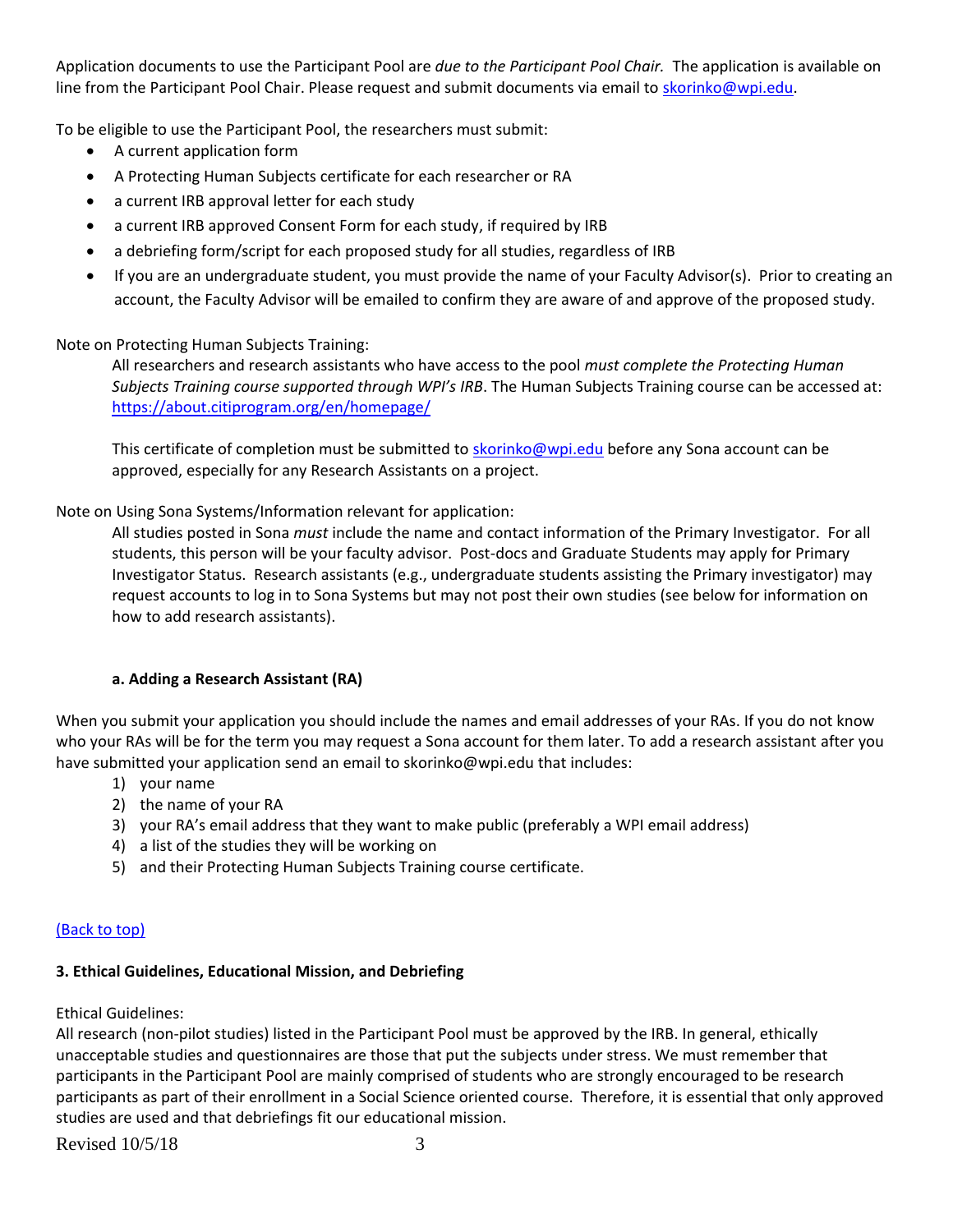In addition, all participants under the age of 18 are considered Minors. Students who are considered Minors must obtain Parental Consent and Assent prior to their participation in the Participant Pool. Please note that these participants must still give consent to participate in individual studies in the pool.

#### Educational Mission:

One of the main goals of the Participant Pool is to enhance the education of students in courses discussing social science methodology and human participants research by providing them with hands-on experience as a participant in human participants research, and teach them about the current research and practice of social scientists. As such, all studies submitted through the Participant Pool need to ensure the studies meet the educational goals for the participants. Because of the variability in methodologies and types of research, there are very few specific rules for how to exactly meet the educational mission. Instead, it is the responsibility of each research team to determine how best to provide educational value in their research protocol. The vast majority of studies will accomplish this during the process of debriefing.

#### Debriefing:

All participants must be debriefed who participant through the Participant Pool. This is the case even if the IRB does not require a debriefing. Participation in research should be an educational experience. Proper debriefing should fully inform the participant about the research and explain any deception used in the study. Failure to debrief participants adequately is grounds for losing your Participant Pool privileges. To use the pool, researchers must submit debriefing forms or scripts *before* they may run participants. These debriefing scripts should include your experimental question, your hypothesis, the way in which answers are evaluated, the broader issues addressed by your study, and how and participants can obtain copies of your findings (See Debriefing Guidelines at the end of this document for more details). You should also thank your participants for their time and ask them if they have any questions before they leave. Whenever possible debriefing should be done in person, immediately following participation. If your study includes deception and demands that you postpone debriefing you may do so as long as participants are notified when and how the debriefing will occur. Treat them like rats, and that is how they will feel. Take the time to educate them about your study and engage them in your research, and they might learn something and be glad that they did.

Note: Studies with Exempt IRB status typically do not need to provide informed consents for running their studies in the pool. However, they will still need a debriefing form for participants in the pool.

#### [\(Back to top\)](#page-1-2)

#### <span id="page-3-0"></span>**4. Pre-selection**

Pre-selection is to be used to determine whether or not participants are eligible for your study. It is **not** to be used to collect experimental data or to include different conditions. Pre-selection surveys are *not to be used for piloting*. The following demographic information has been approved by the IRB to be collected by every participant that opens an account on Sona Systems:

Gender Age Ethnicity Whether the Participant is Enrolled in School What School Attending, if enrolled (e.g., WPI, Holy Cross, etc) Relationship Status (Single, In a Relationship, In a Long Distance Relationship, Married, etc.) Political Affiliation Facebook Usage Greek Life Membership (Yes/No)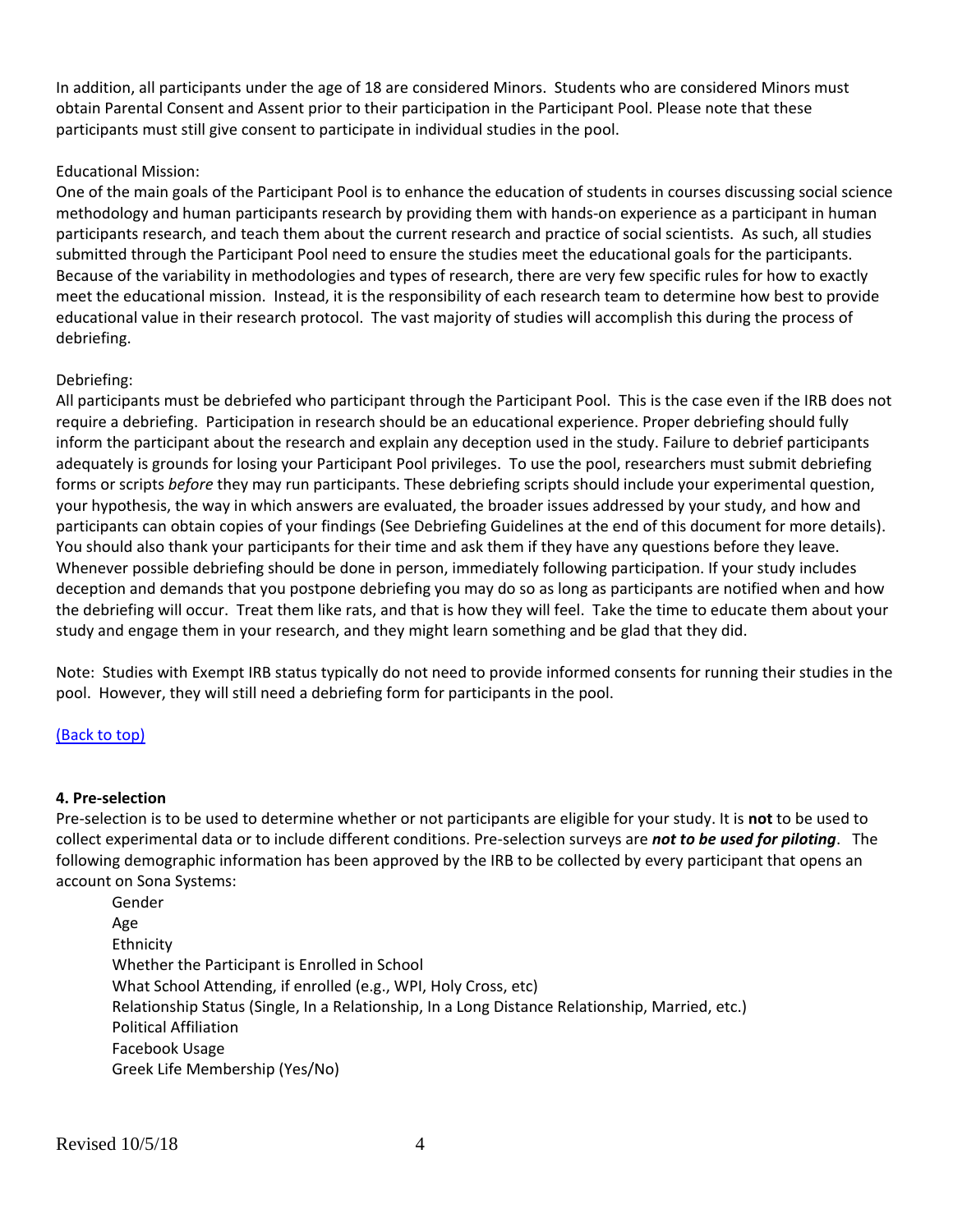Our approval to conduct Pre-selection with the Participant Pool is based on our agreement with the IRB that all survey items must be approved by the prior to administering the Pre-selection tool.

Surveys should take no longer than 2 minutes to complete and must be submitted to the Participant Pool Coordinator for review BEFORE the start of each term. Submitted questionnaires must include the researchers' name, IRB approval number and title, and the estimated time for completion. Questions in Pre-selection should not be stressful for participants to answer.

[\(Back to top\)](#page-1-2)

#### <span id="page-4-0"></span>**5. Paying participants**

You may not pay students in the Participant Pool if they are participating for credit, unless the payment is an unadvertised part of the study (such as a payoff for performance, which only some participants will win). It cannot be an inducement for Participant Pool participants to participate. Please be aware that new IRB guidelines stipulate that participants be offered the option between credit and payment if you are also running your study for payment. Individual participants can **either** be given credit or paid, but not both. [\(Back to top\)](#page-1-2)

#### <span id="page-4-1"></span>**6. Posting Studies**

The studies that you post in the pools should be included on your application. You can include several studies on your application. You should not add studies to the pool that were **not** included on your original application without first contacting the Participant Pool Coordinator.

[\(Back to top\)](#page-1-2)

#### **a. Study Information Pages**

<span id="page-4-2"></span>Study listings must include the name of the researcher who submitted the application for that study along with any research assistants who work on that project. The Participant Pool Coordinator will assign a name for the study on Sona Systems. You must use this name. If you need to include a description, it should include a very brief overview of what the participants will be doing (survey, computer task, watch videos, etc.). The "description" cannot be a lie, nor should it divulge the true purpose of your study. If you divulge your purpose and hypotheses, then you will be increasing the chances of bias into your sample.

[\(Back to top\)](#page-1-2)

#### **b. Visible/Active Studies**

<span id="page-4-3"></span>Studies can only be made visible if you have a current IRB approval to begin your study on file with the Participant Pool Coordinator and your study information page meets the guidelines outlined in this document. Studies automatically become *invisible* to participants when at the end of a term. [\(Back to top\)](#page-1-2)

#### <span id="page-4-4"></span>**c. Scheduling and Study length**

Studies should be posted in half hour increments in the Participant Pool as credit is given in half credit (or half hour) increments. If your study is *less* than a half hour, inform the Participant Pool Chair so another short study can be paired with yours. If your study takes between 35-45 minutes, also inform the Participant Pool Chair to see if a short study can be paired with yours.

You **may not** advertise that your study is shorter than the amount of credit given.

Keep in mind that some students also prefer to participate in hour-long studies because it could reduce the number of studies they have to participate in.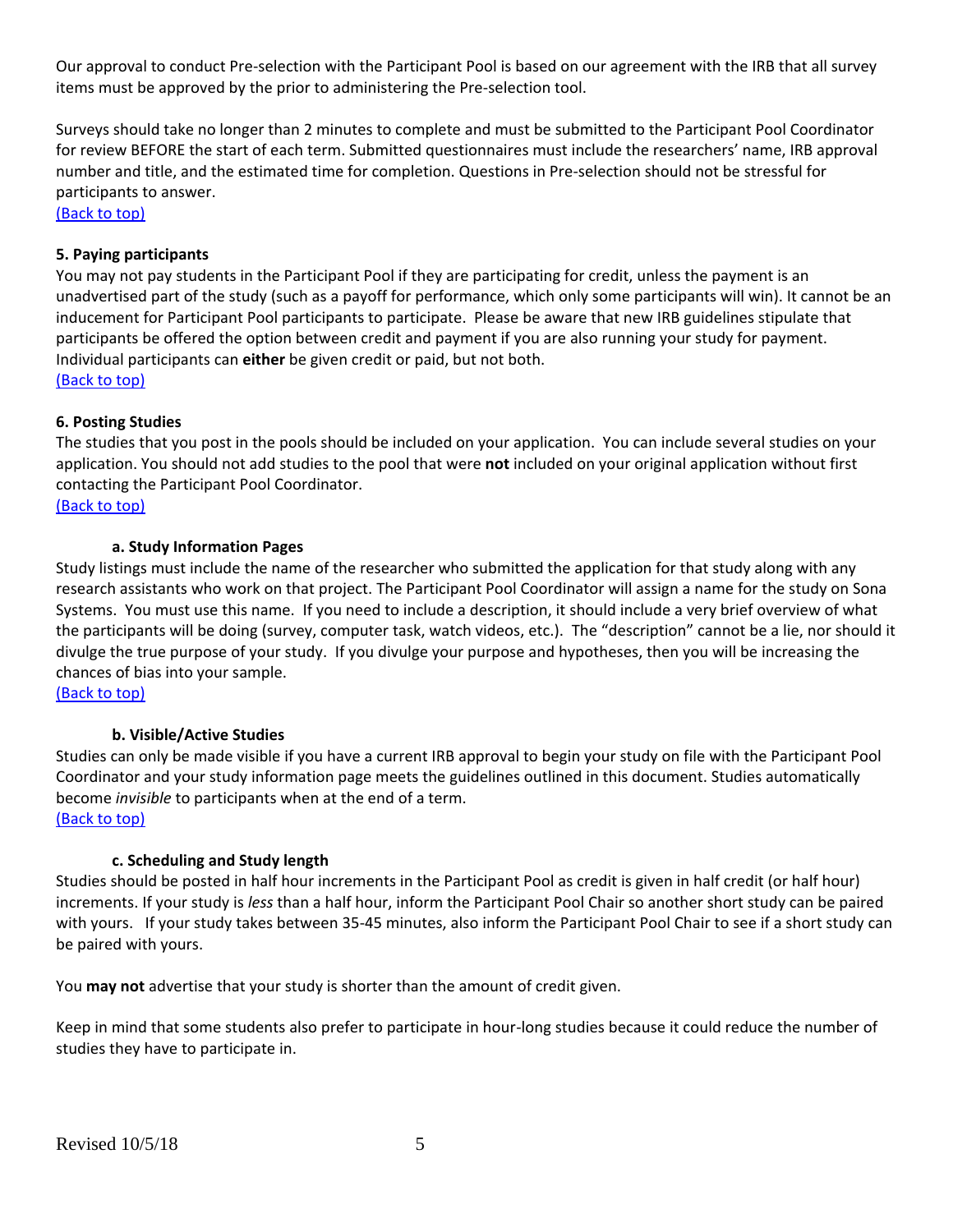At this point in time, .5 experiment credit = up to 30 minute long study. Note: This is subject to change, per discretion by the Participant Pool Chair. Any changes will be communicated to the Participant Pool Researchers, Instructors, and Participants.

[\(Back to top\)](#page-1-2)

#### <span id="page-5-0"></span>**7. Emailing Participants**

On a limited basis, you can email people in the pools to help your recruitment. The text in these emails *must* be approved by the IRB just like any other recruiting material. The Participant Pool Chair receives all emails sent through the system and does quality control on them.

Do *not* email participants too often. **Unless special circumstances apply (e.g., needing a special underrepresented population) you may send no more than 2 recruitment emails a term per study to 50% of the participant pool population that needs to fulfill their requirement.** (In Sona, you can select the percentage of eligible participants who should receive the email, the system will randomly select that percentage of the pool it sends the email to). Why these limits? Remember the Participant Pool is something that we are lucky enough to have and we need to respect our participants time—including their email. Participants will get annoyed with excessive emails. [\(Back to top\)](#page-1-2)

#### <span id="page-5-1"></span>**8. Credit Granting/No shows**

Students in the Participant Pool should be issued credit for their participation at the rate of .5 credits per half an hour. Participants must be given credit for the study even if they decide to stop early. You cannot penalize participants for stopping their participation. Credit should be granted immediately after a student has participated so students have an accurate record of how many experiments they have completed. Sona does not always automatically issue credit. You must update credit manually.

*NOTE:* If you are conducting a web survey that is not managed by Sona Systems make sure you have a plan to identify your participants in Sona to give them credit. If you use Qualtrics, there is a way to set up automatic crediting. If you use another system, you'll have to figure out a way to get their information without it being linked to their data.

Students may stop participating at any time without penalty. You must issue them the full amount of credit if they show up for the study on time.

In the Particpant Pool, participants can be issued a penalty if they fail to show up or are late to a study and you cannot run them in the time remaining. Select "Unexcused No Show". This penalty adds on the overall number of experiments they must complete for the term. **At this time, participants will be docked 1 experiment credit per study they miss (regardless of the original credit of the study).**

You do not have to issue a penalty for a no show, instead select the "Excused No Show" in Sona.

If a researcher does not show up for a study or cancels with less than 12 hours notice the participants must be given credit for participation and the researcher should deduct those credits form their allocation. [\(Back to top\)](#page-1-2)

#### <span id="page-5-2"></span>**9. Cancellations**

Please notify participants at least 12 hours in advance if you have to cancel a time slot. If you cancel a time slot in the Participant Pool without at least 12 hours notice you will be required to issue that participant credit for the study. Participants are expected to notify you at least 12 hours in advance of a cancellation as well. If they cancel with less than 12 hours notice you can give them a "no-show" with a penalty or a "no-show" without a penalty. You do not have to issue a penalty and you can reschedule that participant with their permission. To have a participant sign back up for your study use the "cancel" function rather than giving the participant a "no-show" as Sona will **not** allow a participant to sign up twice for a study even if they did not attend their first time slot.

Revised  $10/5/18$  6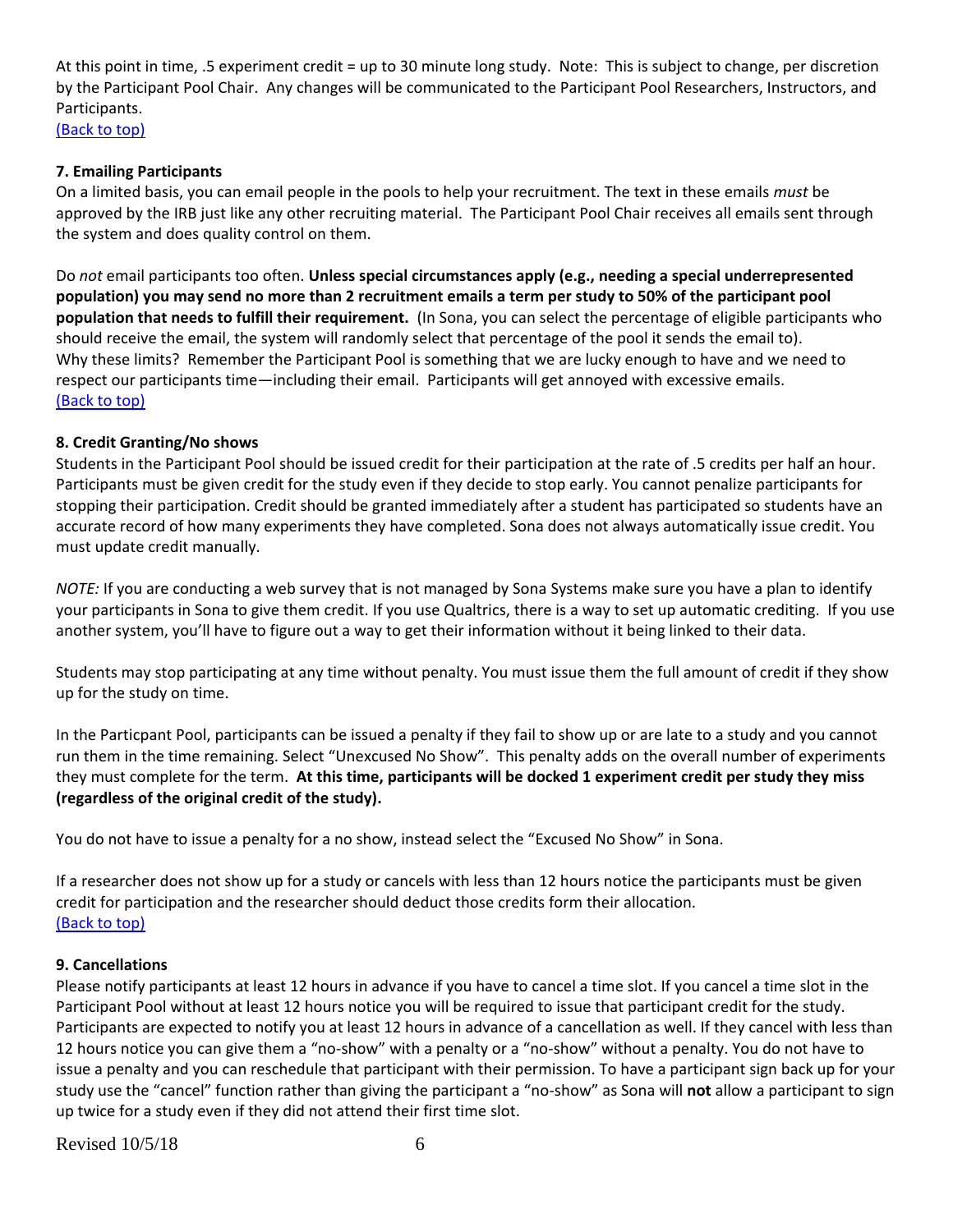#### [\(Back to top\)](#page-1-2)

#### <span id="page-6-0"></span>**10. Demographic Data**

Demographic reports for all participants in the pool can be requested from the Participant Pool Coordinator at anytime. For your own studies, you need to ask the demographic questions you are interested in. [\(Back to top\)](#page-1-2)

#### <span id="page-6-1"></span>**11. Problematic Participants**

If you have a participant with repeated no shows, or who shows up and doesn't appear to be giving truthful or accurate data, please contact the Participant Pool Coordinator after the participant has left the lab. Habitually problematic participants in the pool may be sent a warning and can lose the privilege of using the participant pool. [\(Back to top\)](#page-1-2)

#### <span id="page-6-2"></span>**12. Safety and Security**

If you feel threatened in any way during a study you can contact the WPI Campus Police (508-831-5555). If you have a participant that makes you uncomfortable you should contact Jeanine Skorinko at [skorinko@wpi.edu](mailto:skorinko@wpi.edu) after the participant has left the lab. Please include the name of the study and time slot and any relevant details. For your safety and for the security of the building we would like to encourage you to only invite research participants into the building during normal business hours (8 am to 7 pm). And remember, after hours, some doors to the main

buildings are locked and not all participants may have access into the building.

Be sure to lock all doors when rooms are unoccupied and put away any equipment that is not in use while participants are in your lab.

[\(Back to top\)](#page-1-2)

#### <span id="page-6-3"></span>**13. Contact Information**

**Participant Pool Chair: Jeanine Skorinko, Ph.D**

**[skorinko@wpi.edu](mailto:skorinko@wpi.edu)**

**SL 317 D x5451**

**Internal Review Board (IRB) Chair: Kent Rissmiller, Ph.D, [kjr@wpi.edu](mailto:kjr@wpi.edu)** [\(Back to top\)](#page-1-2)

#### **Appendix A Debriefing Guidelines**

Debriefing is an essential part of the educational experience of participating in research and is mandatory if you use the Participant Pool. Debriefing provides more information about the study, gives participants the opportunity to ask questions, and can provide valuable feedback to you about your study. Whenever possible the debriefing should occur immediately after the study. Be sure to give enough time after the study to adequately debrief your participants. Failure to adequately debrief your participants is grounds for losing subject pool privileges.

#### **You are required to submit a debriefing form before you can run any participants from the pool.**

Debriefing forms should include the following:

- o Study name
- o Researcher's name
- o Researcher's contact information for questions about the research
- o The study aim, hypothesis, or purpose
- o The way in which answers are evaluated
- o Explain any deception
- o The broader issues addressed by your study

#### Revised  $10/5/18$  7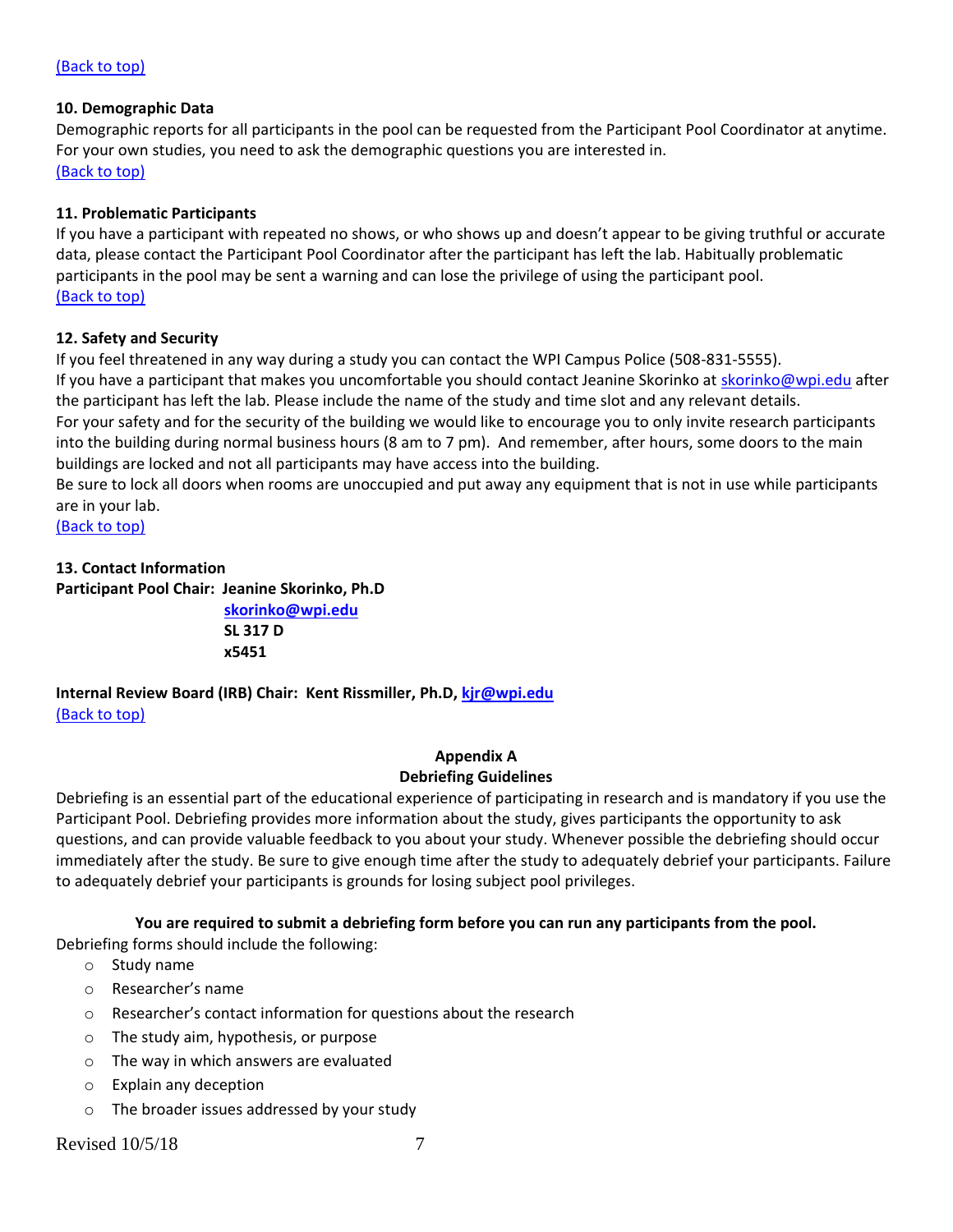- o The study methods, conditions, and/or manipulations
- o Anticipated or observed results so far

You should also:

- o Thank the participant
- o Provide references for further reading on the topic
- o Offer to send them the results of the study
- o Relate your research to something they may have learned in class (methods or theory)
- o Ask them questions (e.g., Was there a part of the study that was difficult? Would you change anything in the study?)

# **[SAMPLE]**

#### Debriefing: Perceptions and Cognitive Processing

Thank you for participating in this study!

Much research has shown that mood can influence the way we process information. People in happy moods tend to see "the forest"—they focus on the big picture, and notice more (and often unusual) relationships between things. People in sad moods, however, tend to process information in the opposite way: they see "the trees," and their focus becomes more detail-oriented and concrete. In this study, we hypothesized that we could produce this difference in global/local processing with two different positive mindsets: amusement and profundity.

In the current study, we presented a series of photos or sentences that typically put people in a positive mood. We then asked you to rate the items in terms of how funny or how profound they seemed. You then completed one or more tasks to assess your style of thinking. The research on positive mood discussed above suggests that these positive feelings should make people focus globally (on the forest). What we wanted to know was whether the type of ratings people made would influence their style of thinking. Specifically, we predict that participants who rated the items for humor will have more of a local, detail-oriented, "only the trees" type of focus. If the results support our hypothesis, future research will ask *why* this was the case. One possibility is that humor often involves an attempt to make "big," complicated, or abstract phenomena seem smaller, more obvious, and more concrete.

Thanks again for participating. Please do not divulge the purpose of this experiment to other people in the Participant Pool as this is an on-going experiment**!**

If you have further questions or concerns regarding this experiment, please contact XX @wpi.edu \_

In addition, if you have any concerns about any aspect of the study, you may contact the Chair of the WPI Institutional Review Board: Prof. Kent Rissmiller, Tel. 508-831-5019, Email: kjr@wpi.edu

References For Your Information and Further Exploration:

Gasper, K., & Clore, G. L. (2000). Do you have to pay attention to your feelings in order to be influenced by them? *Personality and Social Psychology Bulletin, 26*, 698 - 711.

Gasper, K., & Clore, G. L. (2002). Attending to the big picture: Mood and global versus local processing of visual information. *Psychological Science, 13*, 33-39.

**If deception is used please use your debriefing script you had approved by the IRB. Students in the pool will expect to be debriefed after the study. If you cannot debrief them immediately after the study you should tell participants when and how they will be debriefed as covered by your IRB approved research protocol (e.g., you will receive more information about the study via email when the study has ended).**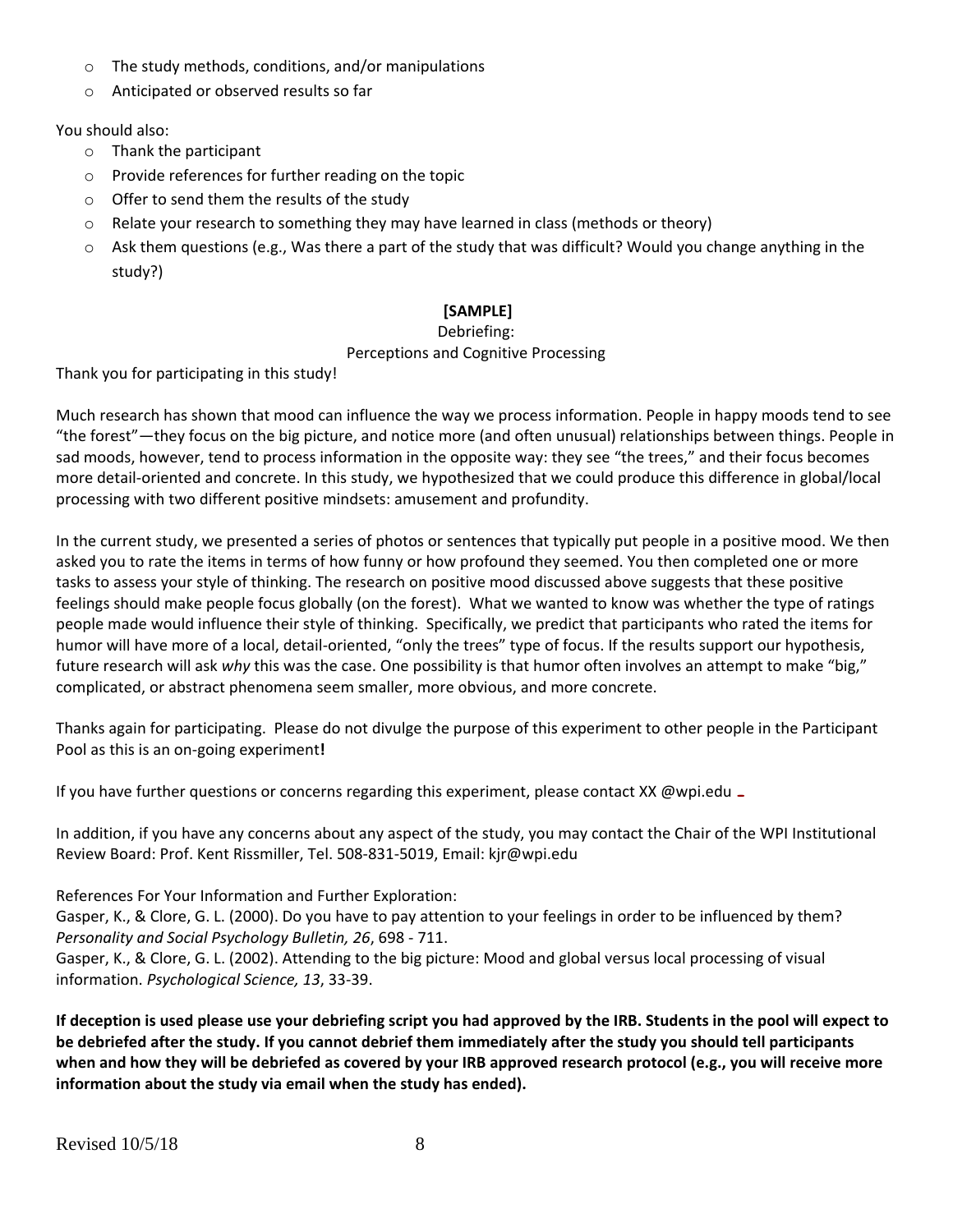**If you are conducting your study online, make sure that you include the debriefing at the end of your study on the online platform.**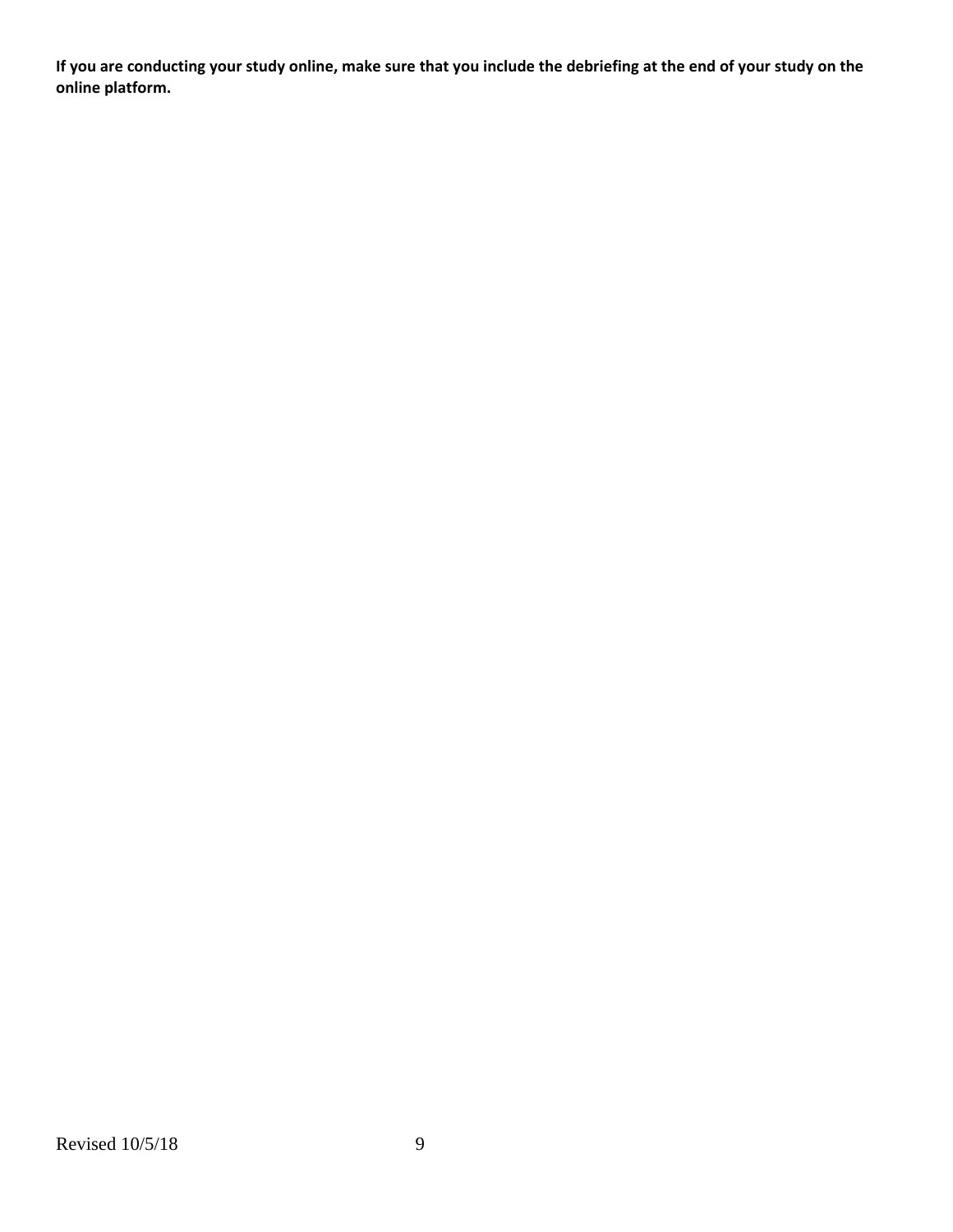# Application for Access to the Social Science Participant Pool

| To apply to have access to the Social Science Participant Pool, please complete this application and include:                                                      |                      |             |             |                                                                     |             |            |  |
|--------------------------------------------------------------------------------------------------------------------------------------------------------------------|----------------------|-------------|-------------|---------------------------------------------------------------------|-------------|------------|--|
| o copy of IRB certificate of protocol approval (must submit a copy with each study and renewals)                                                                   |                      |             |             |                                                                     |             |            |  |
| o copy of Informed Consent (unless exempt status from IRB)                                                                                                         |                      |             |             |                                                                     |             |            |  |
| o a short debriefing statement (Debriefing statements will be made available for the participants after they've completed their experiment requirement. You        |                      |             |             |                                                                     |             |            |  |
| need to debrief your participants at the end of each session-even if your IRB is exempt.)                                                                          |                      |             |             |                                                                     |             |            |  |
| Return this form TYPED to the Participant Pool Coordinator, Jeanine Skorinko, SL 317D                                                                              |                      |             |             | You may email any questions and the application to Skorinko@wpi.edu |             |            |  |
|                                                                                                                                                                    |                      |             |             |                                                                     |             |            |  |
|                                                                                                                                                                    |                      |             |             |                                                                     |             |            |  |
|                                                                                                                                                                    |                      |             |             |                                                                     |             |            |  |
|                                                                                                                                                                    |                      |             |             |                                                                     |             |            |  |
| Standing: $\circ$ UG $\circ$ G $\circ$ Post-Doc $\circ$ Faculty $\circ$ Visiting Scholar $\circ$ Other                                                             |                      |             |             |                                                                     |             |            |  |
|                                                                                                                                                                    |                      |             |             |                                                                     |             |            |  |
| Protocol Title $\&$ # (can be found on IRB approval):                                                                                                              |                      |             |             |                                                                     |             |            |  |
|                                                                                                                                                                    |                      |             |             |                                                                     |             |            |  |
| Length of Study (How long it actually takes to complete in minutes or hours): _____________________                                                                |                      |             |             |                                                                     |             |            |  |
| Less than 30 minutes:                                                                                                                                              |                      | oYES ONO    |             |                                                                     |             |            |  |
| <b>Between 35-60 minutes:</b>                                                                                                                                      |                      | $\circ$ YES | $\circ$ NO  |                                                                     |             |            |  |
| Between 65-90 minutes:                                                                                                                                             |                      | $\circ$ YES | $\circ$ NO  |                                                                     |             |            |  |
| Is the study being conducted:                                                                                                                                      |                      |             |             |                                                                     |             |            |  |
| In a Lab:                                                                                                                                                          | $\circ \mathbf{YES}$ | $\circ$ NO  |             |                                                                     |             |            |  |
| <b>Online:</b>                                                                                                                                                     | $\circ$ YES          | $\circ$ NO  |             |                                                                     |             |            |  |
| If online what is the URL? $\overline{\phantom{a}}$                                                                                                                |                      |             |             |                                                                     |             |            |  |
| If online do you have a way to know who participated to award credit without linking their name to their data??<br><b>Using Qualtrics Automatic Credit System:</b> |                      |             |             |                                                                     | $\circ$ YES | $\circ$ NO |  |
| Created a new database to collect name and will enter manually:                                                                                                    |                      |             | $\circ$ YES | $\circ$ NO                                                          |             |            |  |

**We have to set a Sign Up Deadline (time at which no more people can set up for a particular timeslots). We do this in hours (1-24 hours). This means if a session is at 9am, the timeslot will stop allowing for signups however many hours earlier that you set (e.g., 2 hour deadline means at 7am the slot closes for signups). Two hours is often a good choice if you will be in class and need to make sure no one signs up while you are in class. Twenty-four hours will limit who will sign up. What would you like to set for this deadline?**